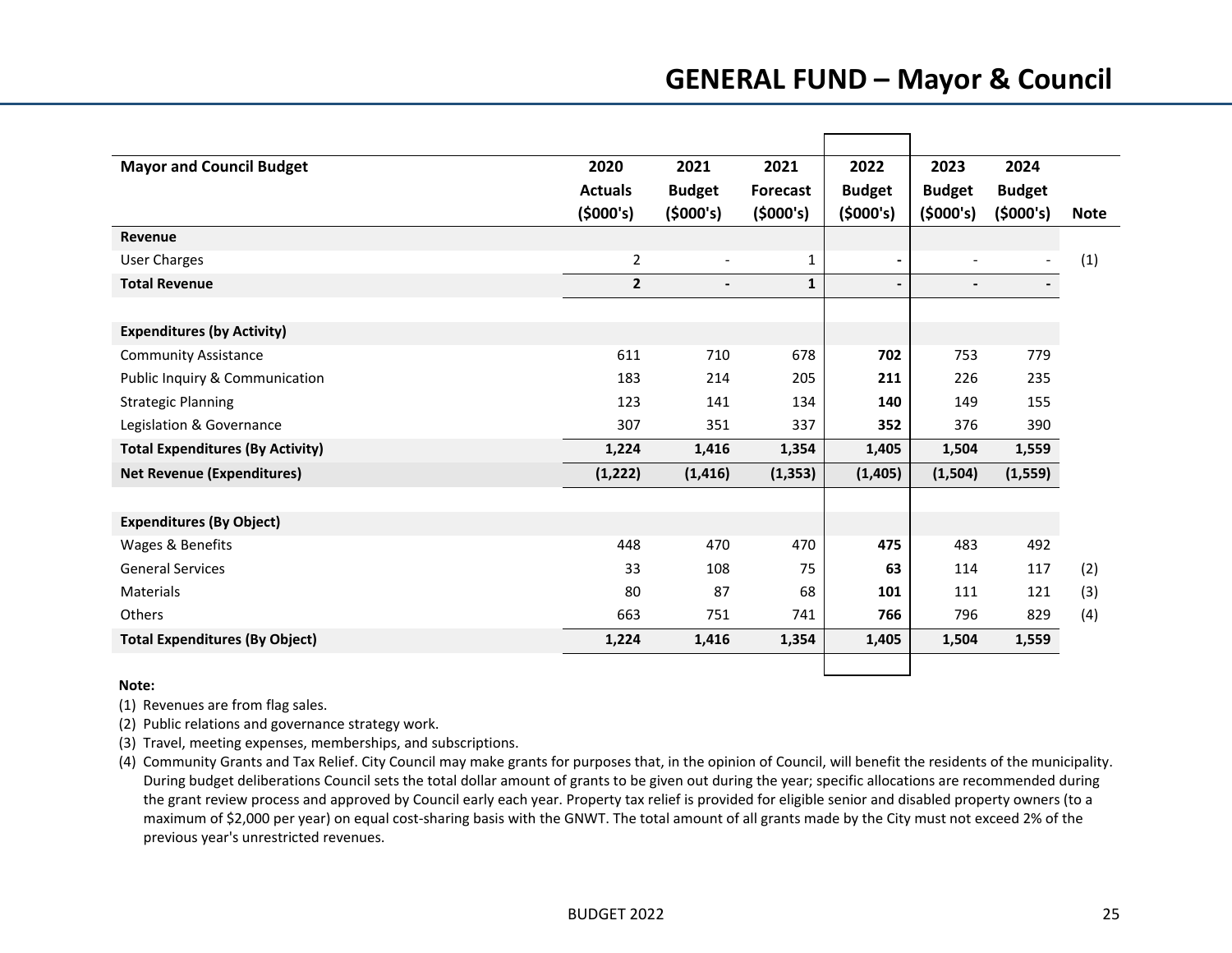| <b>Grants Budget</b>                | 2020           | 2021          | 2021     | 2022          | 2023          | 2024          |      |
|-------------------------------------|----------------|---------------|----------|---------------|---------------|---------------|------|
|                                     | <b>Actuals</b> | <b>Budget</b> | Forecast | <b>Budget</b> | <b>Budget</b> | <b>Budget</b> |      |
|                                     | (5000's)       | (\$000's)     | (5000's) | (5000's)      | (\$000's)     | (5000's)      | Note |
| Senior Citizens/Disabled Tax Rebate | 258            | 281           | 281      | 298           | 328           | 361           |      |
| Multi-Year Funding                  | 301            | 336           | 336      | 319           | 319           | 319           | (1)  |
| Sponsorship Grants                  | 39             | 50            | 40       | 50            | 50            | 50            |      |
| <b>Community Services Grants</b>    | 65             | 84            | 84       | 99            | 99            | 99            |      |
| <b>Total Grants</b>                 | 663            | 751           | 741      | 766           | 796           | 829           |      |
|                                     |                |               |          |               |               |               |      |

## **Note:**

(1) The 2022 Budget is partially funded by <sup>a</sup> transfer of \$75,000 from Community Grant Reserve.

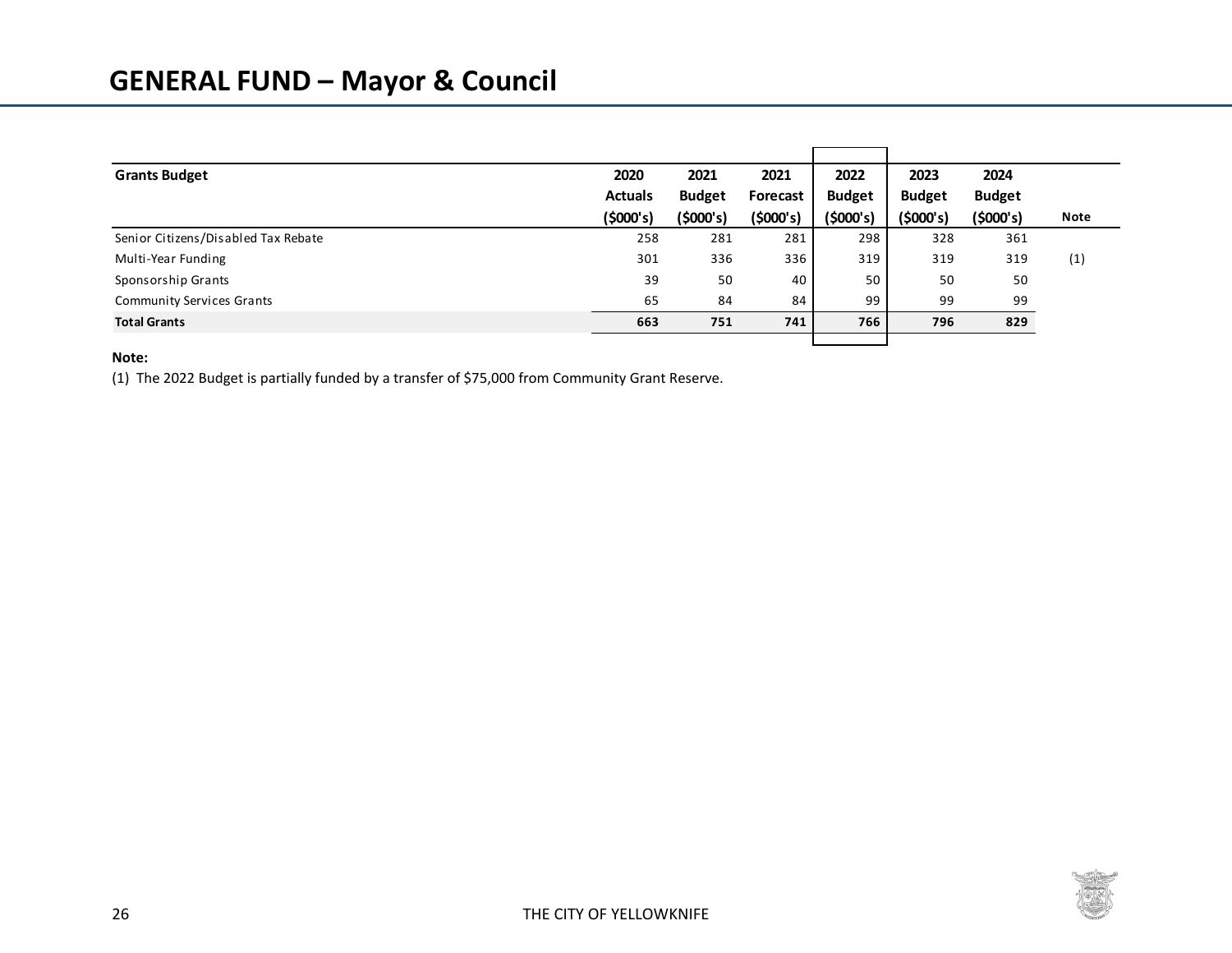| <b>Multi-Year Funding</b>                        | 2020           | 2021          | 2021            | 2022          | 2023          | 2024          |             |
|--------------------------------------------------|----------------|---------------|-----------------|---------------|---------------|---------------|-------------|
|                                                  | <b>Actuals</b> | <b>Budget</b> | <b>Forecast</b> | <b>Budget</b> | <b>Budget</b> | <b>Budget</b> |             |
|                                                  | (\$)           | (\$)          | (\$)            | (5)           | (\$)          | (\$)          | <b>Note</b> |
| Aurora Fiddlers Society                          | 5,000          | 6,000         | 6,000           |               |               |               |             |
| Canadian Championship Dog Derby                  | 13,000         | 15,000        | 15,000          | 15,000        | 15,000        |               |             |
| <b>Ecology North</b>                             | 15,000         | 16,000        | 16,000          |               |               |               |             |
| Folk on the Rocks                                | 15,000         | 16,000        | 16,000          | 15,000        |               |               |             |
| <b>Food Rescue</b>                               | 16,600         | 17,600        | 17,600          | 15,000        |               |               |             |
| Northern Arts & Cultural Centre                  | 47,000         | 48,000        | 48,000          |               |               |               |             |
| North Slave Metis Alliance                       |                | 11,000        | 11,000          | 10,000        |               |               |             |
| <b>NWT Council For Persons With Disabilities</b> | 18,000         | 19,000        | 19,000          |               |               |               |             |
| <b>NWT SPCA</b>                                  | 10,000         | 11,000        | 11,000          | 10,000        |               |               |             |
| Rainbow Coalition of Yellowknife                 | 8,000          | 9,000         | 9,000           |               |               |               |             |
| St. John Ambulance                               | 10,000         |               |                 |               |               |               |             |
| The Snow King Winter Festival                    | 20,000         | 21,000        | 21,000          |               |               |               |             |
| Western Arctic Moving Pictures                   | 8,000          | 9,000         | 9,000           |               |               |               |             |
| Yellowknife Community of Dance                   |                | 7,000         | 7,000           | 6,000         |               |               |             |
| Yellowknife Farmers Market                       | 20,000         | 30,000        | 30,000          | 30,000        | 30,000        |               |             |
| Yellowknife Gymnastics Club                      | 8,000          | 9,000         | 9,000           | 8,000         |               |               |             |
| Yellowknife Playgroup Association                | 5,000          | 6,000         | 6,000           |               |               |               |             |
| Yellowknife Seniors Society                      | 47,000         | 48,000        | 48,000          |               |               |               |             |
| Yellowknife Ski Club                             | 20,000         | 21,000        | 21,000          |               |               |               |             |
| <b>YWCA NWT</b>                                  | 15,000         | 16,000        | 16,000          | 15,000        |               |               |             |
| <b>Additional Grants</b>                         |                |               |                 | 194,600       | 273,600       | 318,600       |             |
| <b>Total Multi-Year Funding</b>                  | 300,600        | 335,600       | 335,600         | 318,600       | 318,600       | 318,600       |             |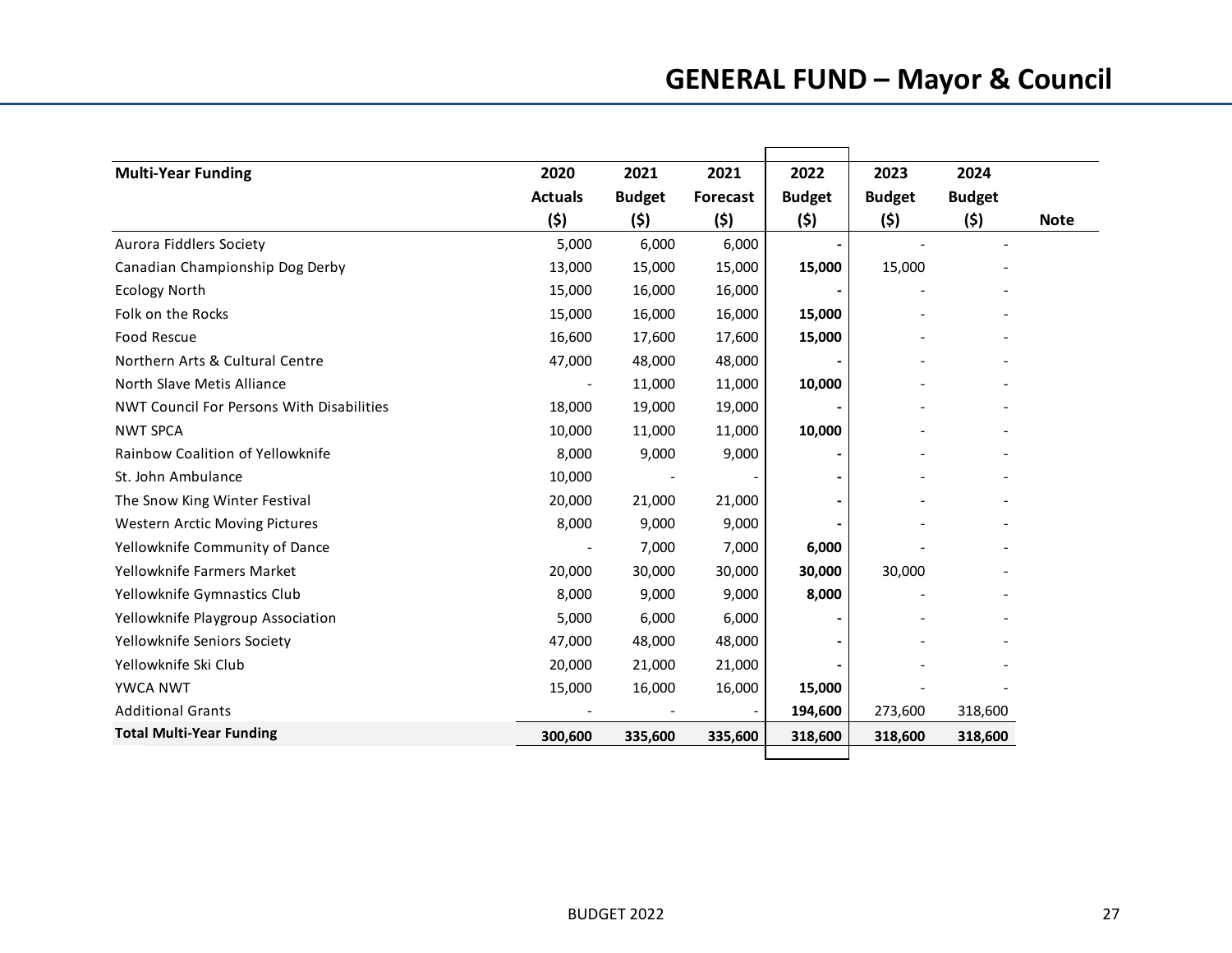## **GENERAL FUND – Mayor & Council**

| <b>Sponsorship Grants</b>               | 2020                     | 2021                     | 2021            | 2022          | 2023          | 2024          |             |
|-----------------------------------------|--------------------------|--------------------------|-----------------|---------------|---------------|---------------|-------------|
|                                         | <b>Actuals</b>           | <b>Budget</b>            | <b>Forecast</b> | <b>Budget</b> | <b>Budget</b> | <b>Budget</b> |             |
|                                         | (\$)                     | (5)                      | (5)             | (5)           | (5)           | (5)           | <b>Note</b> |
| Association Franco-Culturelle de YK     | 5,750                    | 5,000                    | 5,000           |               |               |               |             |
| Far North Photo Festival                | 7,000                    |                          |                 |               |               |               |             |
| Midnight Sun Fly-in Association         |                          | 5,000                    | 5,000           |               |               |               |             |
| Music Teachers' Association of the NWT  | 5,000                    | 5,000                    | 5,000           |               |               |               |             |
| MakeWay Charitable Society - Dene Nahjo | $\overline{\phantom{0}}$ | 10,000                   |                 |               |               |               | (1)         |
| North Words Writers Festival Society    | 7,000                    | 10,000                   | 10,000          |               |               |               |             |
| <b>NWT Judo Association</b>             | 1,782                    | 5,000                    | 5,000           |               |               |               |             |
| <b>Old Town Community Association</b>   | 7,000                    | 10,000                   | 10,000          |               |               |               |             |
| Yellowknife Choral Society              | 5,000                    | $\overline{\phantom{0}}$ |                 |               |               |               |             |
| <b>Additional Grants</b>                |                          |                          |                 | 50,000        | 50,000        | 50,000        |             |
| <b>Total Sponsorship</b>                | 38,532                   | 50,000                   | 40,000          | 50,000        | 50,000        | 50,000        |             |
|                                         |                          |                          |                 |               |               |               |             |

### **Note:**

(1) The MakeWay Charitbale Society ‐ Dene Nahjo did not accept the \$10,000 grant so it will be transferred to the Community Grant Reserve for use in future years.

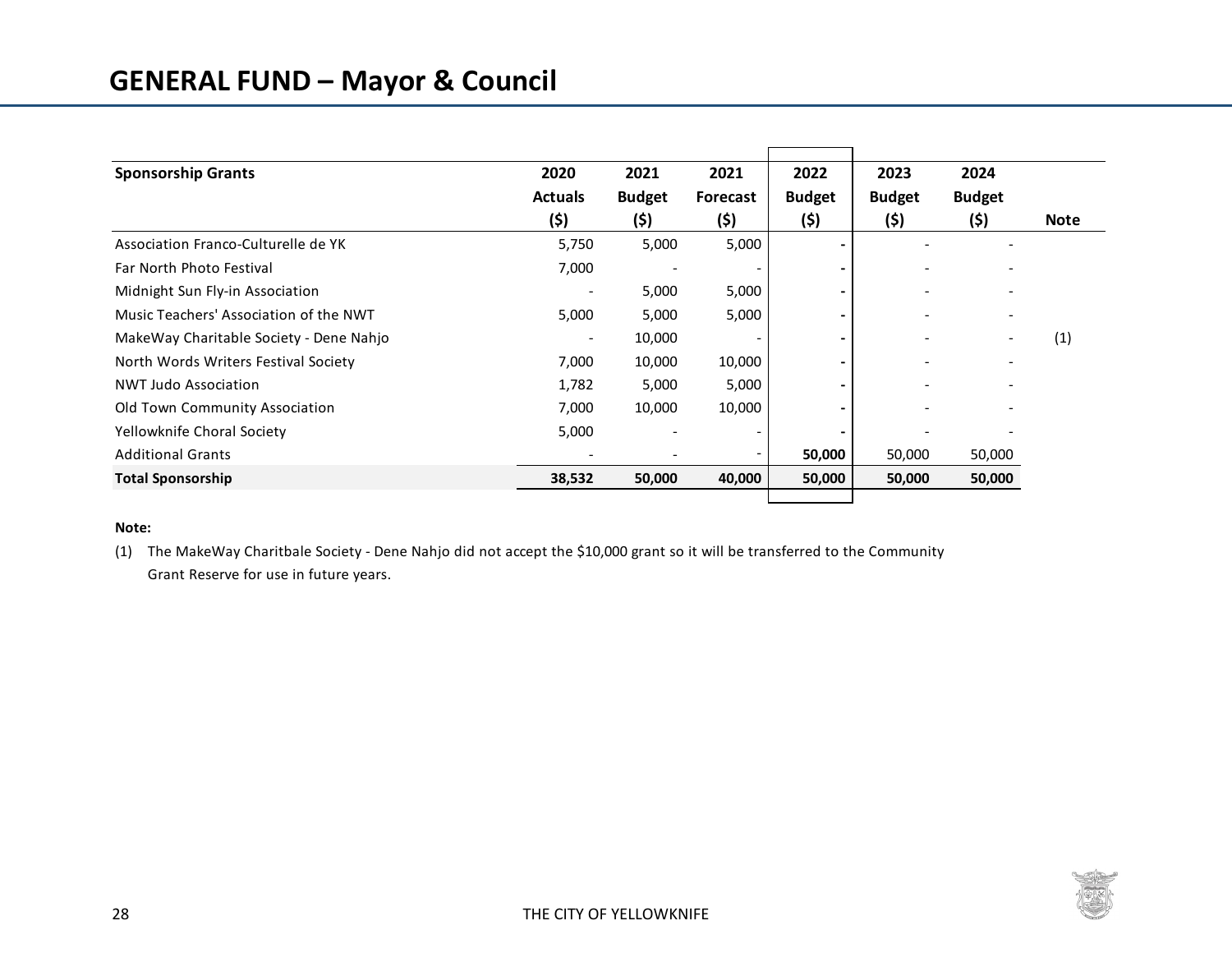| <b>Community Service Grants</b>              | 2020                     | 2021                     | 2021            | 2022          | 2023          | 2024          |  |
|----------------------------------------------|--------------------------|--------------------------|-----------------|---------------|---------------|---------------|--|
|                                              | <b>Actuals</b>           | <b>Budget</b>            | <b>Forecast</b> | <b>Budget</b> | <b>Budget</b> | <b>Budget</b> |  |
|                                              | (\$)                     | (\$)                     | (5)             | (\$)          | (5)           | (5)           |  |
| <b>Breastfeeding Support Group</b>           |                          |                          | (1,000)         |               |               |               |  |
| Ecole St. Patrick School High School         | (1,250)                  |                          |                 |               |               |               |  |
| Food First Foundation, NWT                   | 3,000                    |                          |                 |               |               |               |  |
| Foster Family Coalition of NWT               | 10,000                   | 10,000                   | 10,000          |               |               |               |  |
| <b>Great Slave Sailing Club</b>              | $\overline{\phantom{0}}$ | 10,000                   | 10,000          |               |               |               |  |
| inclusion NWT                                |                          | 8,000                    | 8,000           |               |               |               |  |
| MS Society Yellowknife Regional Branch       | 2,400                    |                          |                 |               |               |               |  |
| Northwest Territorial Pipe Band              | 2,000                    |                          |                 |               |               |               |  |
| <b>NWT Creative Collective</b>               | 3,000                    |                          |                 |               |               |               |  |
| <b>NWT Literacy Council</b>                  | 10,000                   | 10,000                   | 10,000          |               |               |               |  |
| <b>NWT Tennis</b>                            | 1,500                    | 3,000                    | 3,000           |               |               |               |  |
| NWT/NU Crime Stoppers Association            | 1,500                    | 1,500                    | 1,500           |               |               |               |  |
| Ragged Riders Snowsports Society             | $\overline{\phantom{a}}$ | 10,000                   | 10,000          |               |               |               |  |
| Somba K'e Paddling Club                      |                          | 5,325                    | 5,325           |               |               |               |  |
| Special Olympics NWT                         | 4,000                    | 5,000                    | 5,000           |               |               |               |  |
| The Northern Birthwork Collective            |                          | 3,000                    | 3,000           |               |               |               |  |
| Yellowknife Association for Community Living | 8,000                    |                          |                 |               |               |               |  |
| Yellowknife Guild of Arts and Crafts         | 2,000                    | 8,000                    | 8,000           |               |               |               |  |
| Yellowknife Historical Society               | 5,000                    | 10,000                   | 10,000          |               |               |               |  |
| Yellowknife Ultimate Club                    | (1, 350)                 | $\overline{\phantom{a}}$ | 1,350           |               |               |               |  |
| YK Polar Bear Swim Club                      | 5,000                    |                          |                 |               |               |               |  |
| YK Women's Society                           | 10,000                   |                          |                 |               |               |               |  |
| <b>Additional Grants</b>                     |                          |                          |                 | 99,400        | 99,400        | 99,400        |  |
| <b>Total Community Services</b>              | 64,800                   | 83,825                   | 84,175          | 99,400        | 99,400        | 99,400        |  |